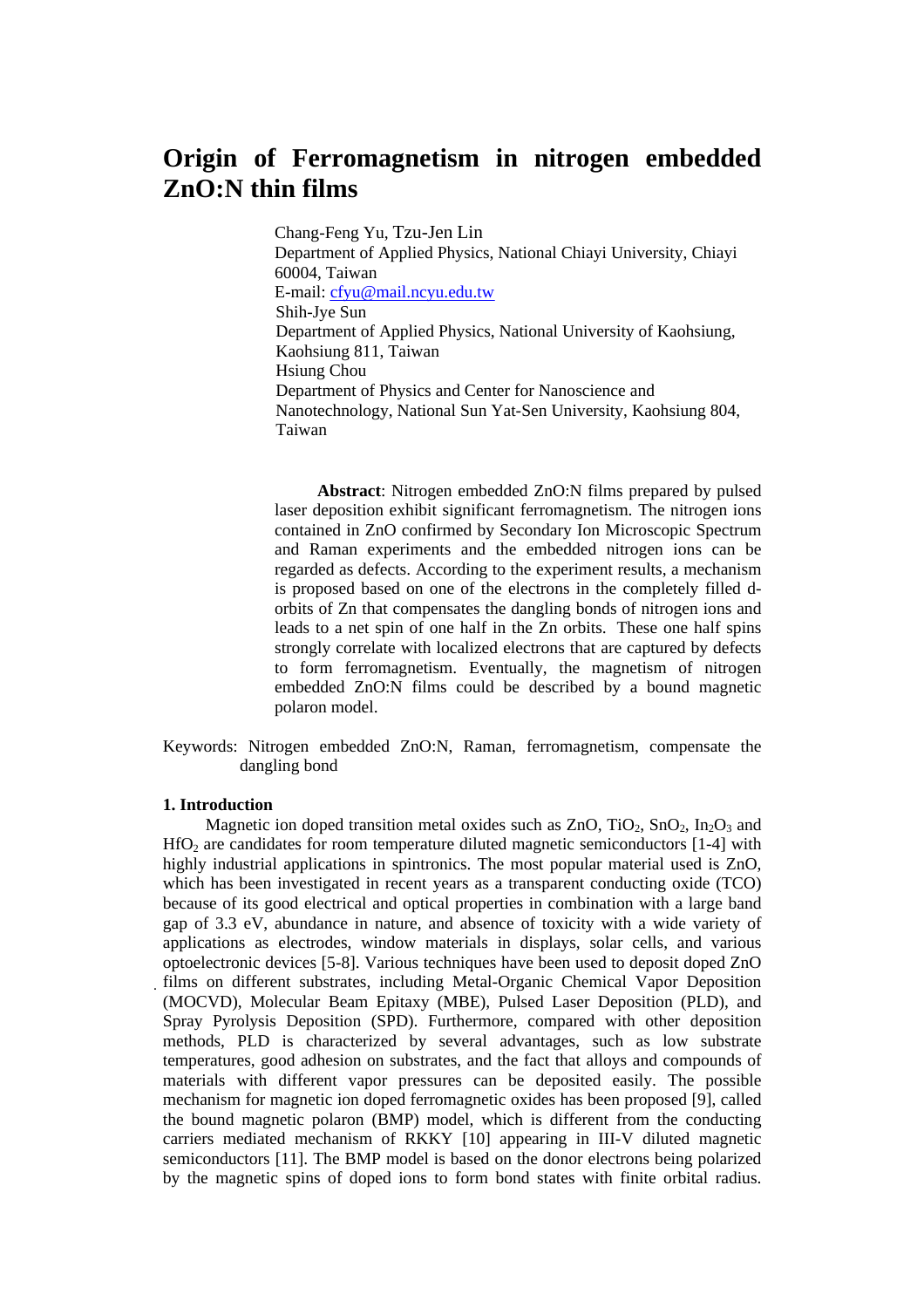When the dopant density attains a critical value (percolation), the neighboring orbits overlap to create a spin-split impurity band leading to interesting conducting electricity and magnetism. Recent experiments demonstrate that some undoped and nitrogen embedded transition metal oxides also exhibit ferromagnetism [12,13]. Similarly, our N embeded ZnO:N films prepared by PLD in a  $N_2O$  partial pressure atmosphere show significant ferromagnetism, similar to the TiO<sub>2</sub>:N films. A perfect ZnO and TiO<sub>2</sub> samples should not show magnetism because the d-orbits of Zn are completely filled. The picture of the mechanism for the undoped transition metal oxides could be different from BMP because there are no magnetic ions doped directly. Therefore, it is an interesting and physically rich problem to study the mechanism of magnetism for the nitrogen (N) embedded ZnO *̓*films with no doping of access magnetic ions.

# **2. Experiment detail and analyses**

A reliable method was used to deposit the thin films of undoped zinic oxide transparent electrodes on glass substrates by PLD. The ablation PLD targets with dimensions of 1 inch diameter x 0.125 inch thick were fabricated with high purity (5N) powder by the solid state reaction technique. ZnO:N films were deposited at 150<sup>o</sup>C in Oxygen or N<sub>2</sub>O (99.99%) atmosphere of 150 mTorr on the glass substrates. A double frequency with Q switched Nd:YAG pulsed laser operated at 532 nm, pulse duration of about 7 ns, and a 18.5 mJ/cm2 energy density was focused on the target to generate plasma plume. The target to substrate distance was 5.0 cm. The crystallinity and surface morphology of ZnO *̓*films were characterized by x-ray diffraction (Rigaku Multiflex CD3684N diffractometer). The XRD data for undoped and ZnO:N films grown at the same substrate temperatures are represented in Fig. 1. Both films exhibit a highly preferred (002), 34.2°, orientation indicating that ZnO prepared by PLD show a good textured growth with c-axis perpendicule to the substrate that is similar to others reports [14-19]. Inspection of Raman shift is an indirect method to probe the possible embedded nitrogen in our films. It has been proposed by Wang *et. al.* that the access peaks at  $275$  and  $582 \text{ cm}^{-1}$  in an unpolarized Raman spectrum are highly possible caused by the existence of embedded  $\overline{N}$  in ZnO structure [20].



Fig. 1 X-ray diffraction spectra of (a) undoped ZnO and (b) N-embedded ZnO:N thin films onto glass substrate showing highly preferred (002) orientation.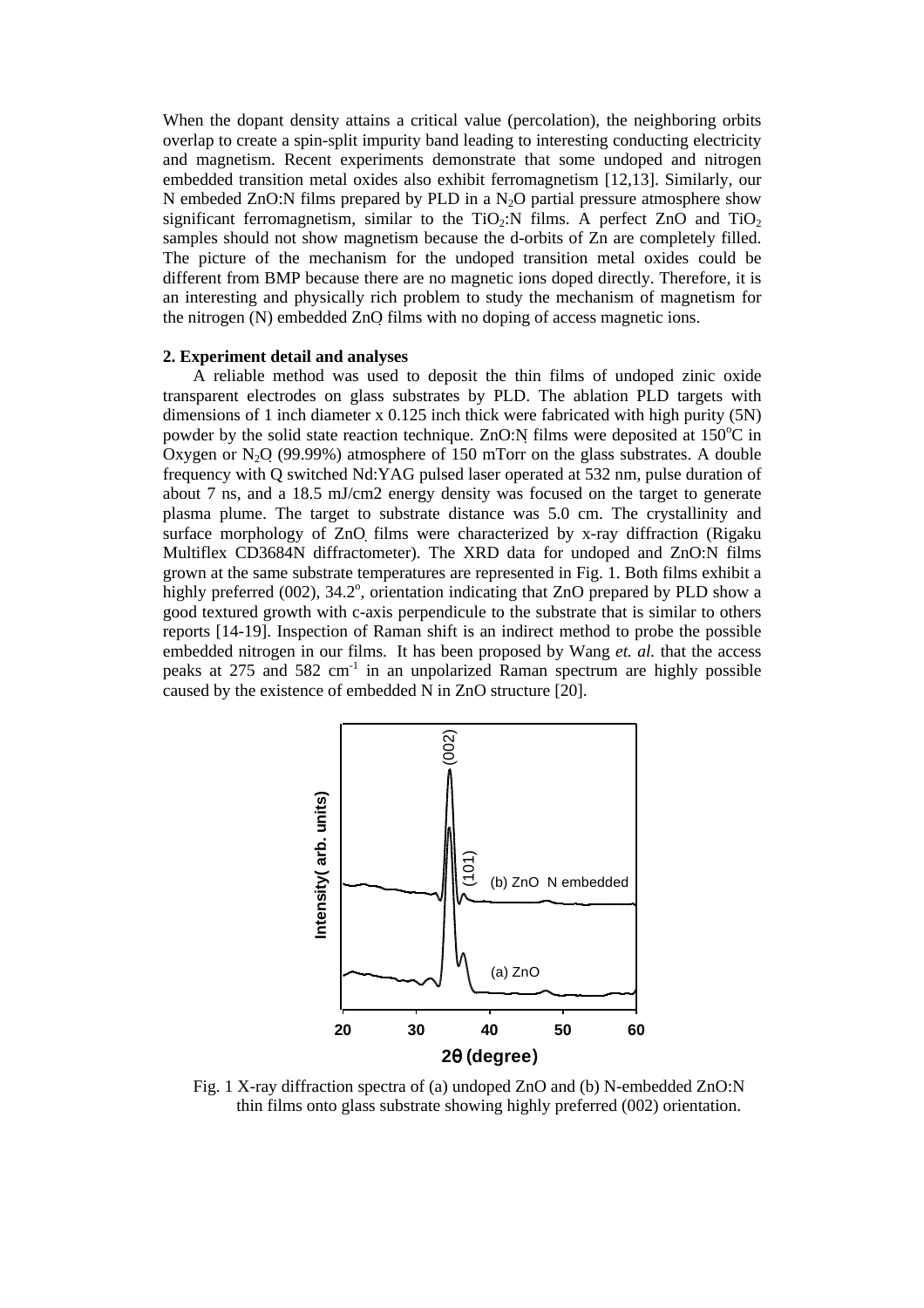

Fig. 2 Room temperature Raman Spectra of (a) undoped ZnO and (b) Nembedded ZnO:N films onto glass substrate. The additional modes in N-embedded ZnO thin films are marked by their respective frequencies.

In Fig. 2, two peaks at 440 and 580  $cm^{-1}$  are those of ideal ZnO structure while the other two peaks at 275 and 582 cm<sup>-1</sup> coincide with Wang's speculation. Secondary Ion Microscopic Spectrum (SIMS) was taken for a 325Å N-embedded ZnO film, as shown in Fig. 3, in which the concentration of oxygen is low that indicating a high level of oxygen vacancies was created during the film growth, and that a low concentration of embedded nitrogen was detected. The compositional profile of Zn, O and N are distributed in uniform throughout the entire film.



The photoluminescence was measured with a He-Cd laser as a light source using an excitation wavelength of 325 nm. Figure 4 is the comparison of PL spectra of the undoped and N-embedded ZnO *̓*films. All of the spectra consist of two majority bands. The first one, centered at photon energy of 3.28 eV for ultraviolet band, corresponds to the radiative recombination of excitons. The second PL bands show a broad orange emission band with maximum in the range between 2.0 and 2.4 eV. It is possible that the introduction of the impurity atoms changes the potential energy around the impurity, and results in the variation of the energy levels of oxygen vacancies. The radiative recombination process responsible for the orange emission would take place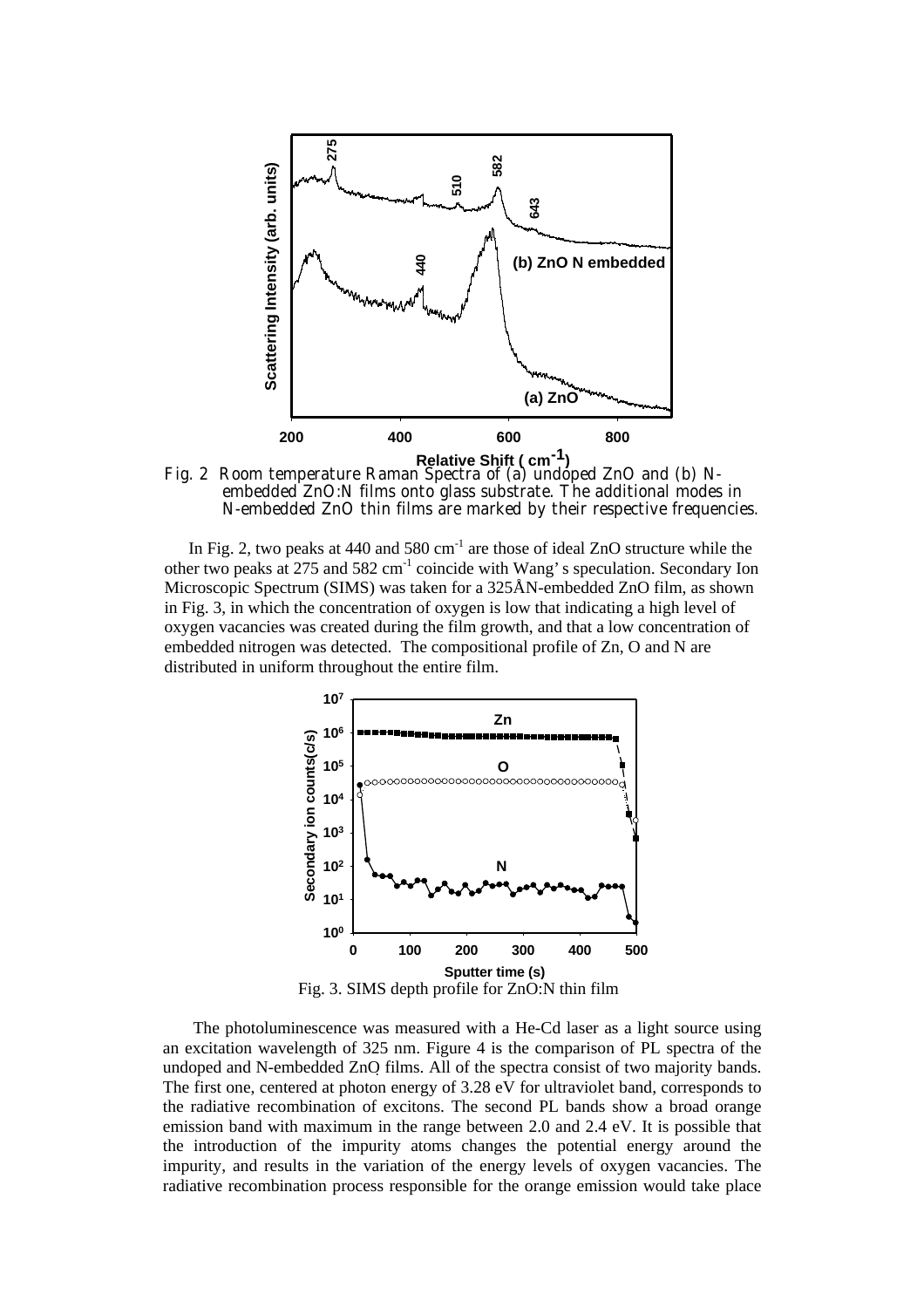between the donors associated with oxygen vacancies and the acceptors associated with the native defects adjacent to the impurity  $[24-27]$ . When  $N_2O$  dopant is introduced, the PL spectra of N-embedded ZnO *̓*thin film show that the formation of ultraviolet band is suppressed as indicated in Figure 4 (b). The suppression of ultraviolet band could be attributed to the combination with the oxygen species in the films and/or the occupation of N dopant in the interstitial sites. This implies that the N dopants in our films actually behave as donors. The magnetization versus magnetic field at room temperature for a 60 nm-thick pure ZnO film is shown in Figure 5. One can see that the film is ferromagnetic at room temperature. The observed magnetism in ZnO films is unexpected, because neither  $Zn^{2+}$  nor  $O^{-2}$  is magnetic; thus, in principle, there is no source for magnetism in ZnO. From the electrical results of CAFM (Conducting AFM) experiments, the conductivity of the nitrogen embedded ZnO films decreases compared with pure ZnO films as shown in Fig. 6. This means that the embedded N ions diminish the transport carrier density. It is reasonable to propose that these embedded nitrogen ions create defects, which capture part of itinerant electrons. It is based on this capture evidence that we propose the magnetic mechanism described in next section.



Fig. 4 Normalized photoluminescence spectra for (a) undoped ZnO and (b) Nembedded ZnO:N thin films at room temperature.



Fig. 5 Magnetization versus magnetic field at 300 K for the N-embedded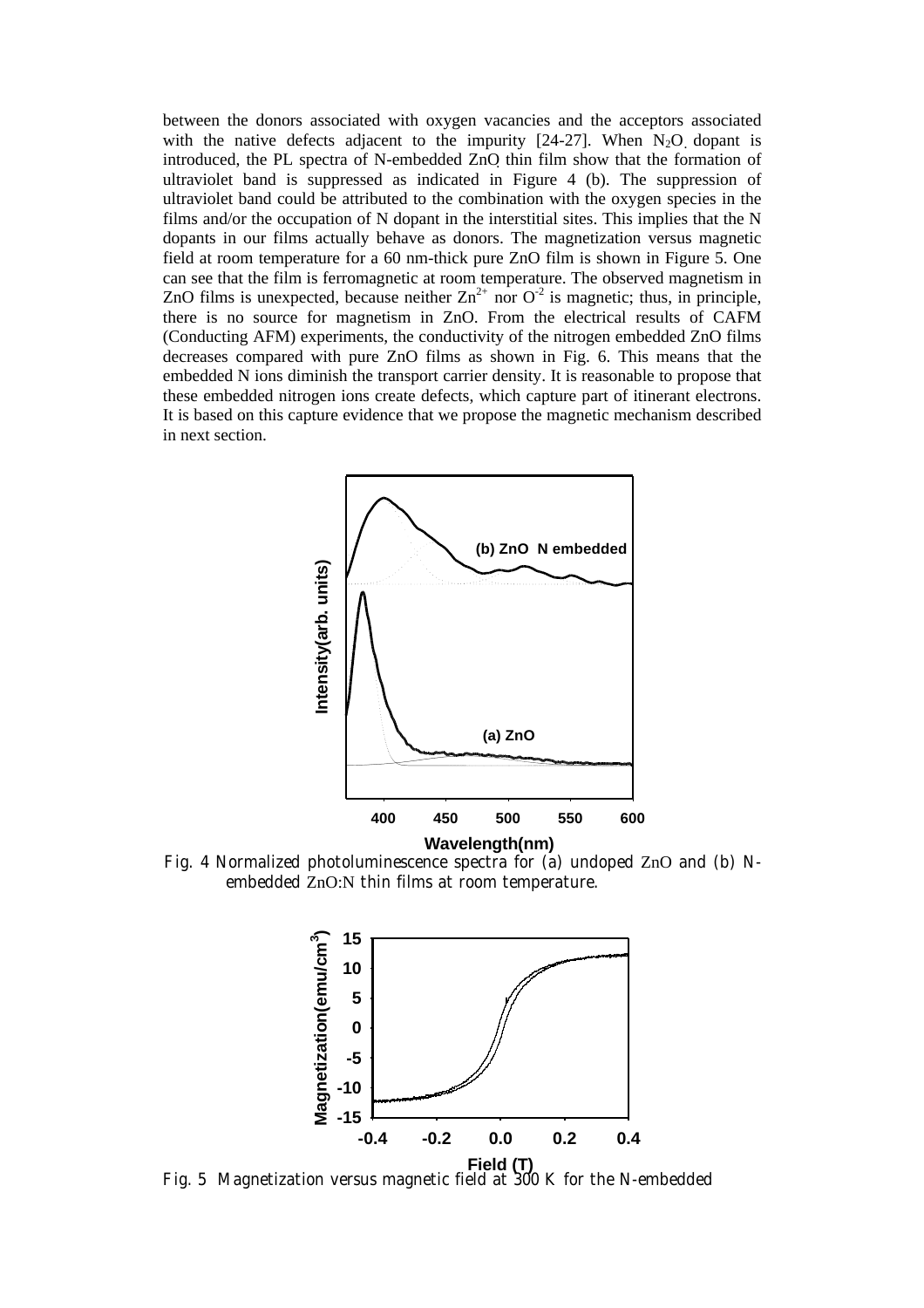ZnO:N thin film. H was applied parallel to the film plane. Signals from the substrates were subtracted.



Fig. 6 Topography (left) and current (right) images of (a) undoped ZnO and (b)N-embedded ZnO:N films onto glass substrate. The tip was biased to -0.5V and the ZnO thin film was grounded.

#### **3. Model construction**

In the BMP model for transition metal oxides, the defect comes from the oxygen vacancy which could catch one itinerant electron to form a hydrogen-like orbit with a finite radius. When the defects increase to a critical amount, the orbits overlap to form a narrow impurity band. The doped magnetic ions within the radius coverage and correlate through the impurity band electrons to become ferromagnetic. Obviously, the important element of BMP, the magnetic ion, does not appear in our ferromagnetic samples. However, we believe the magnetism of undoped ZnO eventually should come from the net spins in d-orbits. Based on the SIMS and Raman experiment, the N is embedded in our samples. It is seen that, for the valence charges of N, O, Zn and ZnO, every N ion beside a Zn ion leaves an uncompensated dangling bond. In order to stabilize the system, these dangling bonds should be compensated by capturing electrons. When the ion N is beside Zn, one electron in the completely filled d-orbits of Zn possibly jumps to compensate the dangling bond to reduce the total energy leading to a net spin with one half in the d-orbit of Zn and leads to a possibility of ferromagnetism; this picture is depicted in Fig. 6. Eventually, these nitrogen embedded ZnO:N *̓*films, after the intra carriers jump between d-orbits of Zn and defects, are equivalent to the doped ZnO samples.



*d-orbit*

Fig. 6 The picture of the magnetic model for N-embedded ZnO: N one of theelectrons in the completely filled d-orbits of Zn leaves to compensate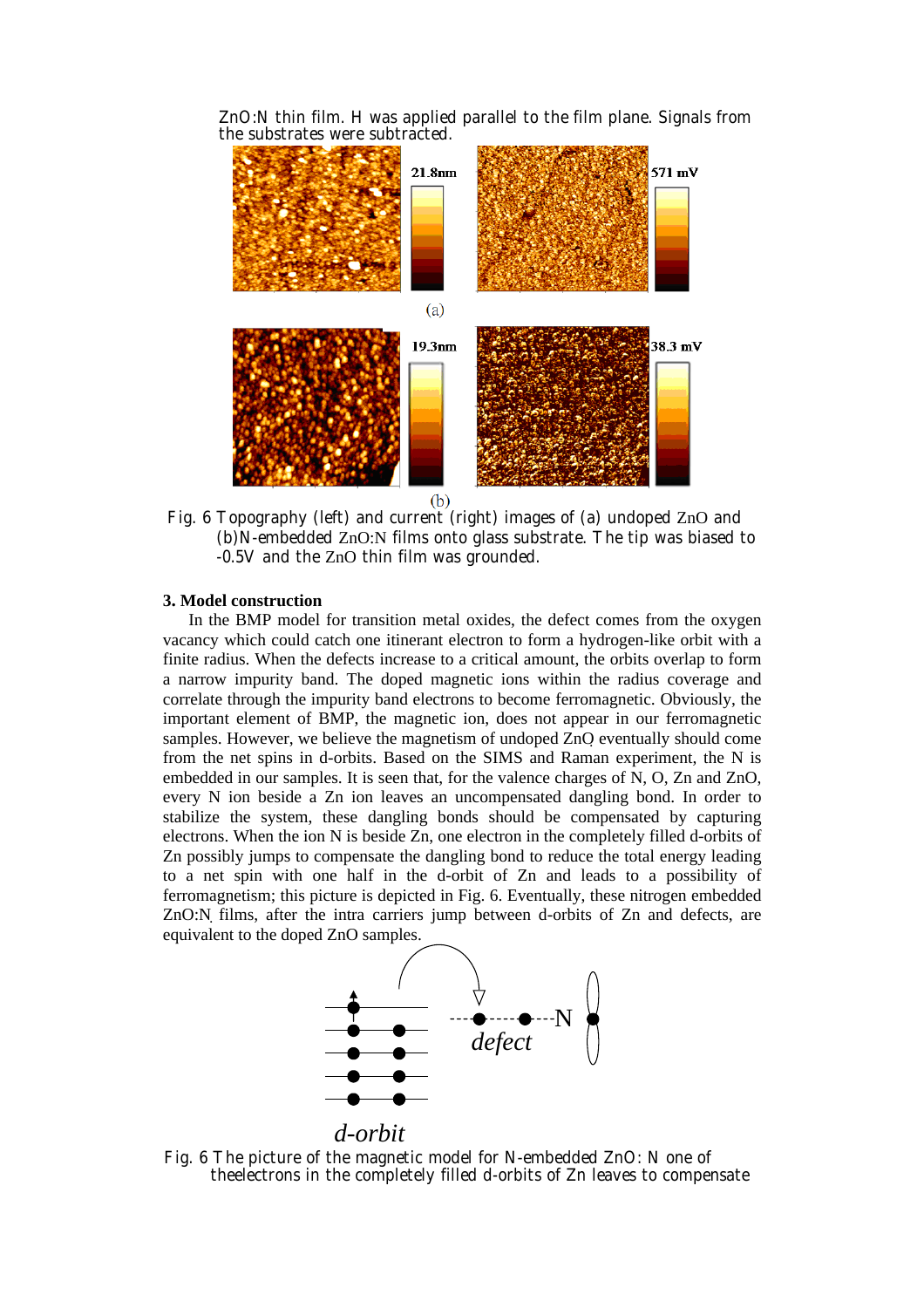the dangling bonds of N ions beside Zn ions leading to a net spin one half in  $\bar{Z}$ n orbits.

## **4. Conclusion**

In Conclusion, our nitrogen embedded undoped ZnO *̓*shows significant ferromagnetism. The conductivity measured by AFM represents that the itinerant electrons are captured by defects induced by nitrogen ions. According to the experiment results, a model of defect induced magnetism is proposed based on one of the electrons in the completely filled d-orbits of Zn that compensates the dangling bonds of nitrogen ions and leads to a net spin of one half in the Zn orbits.

# **Acknowledgments**

This work was supported by the National Science Council in Taiwan through Grant No. NSC-95-2112-M-390-002-MY3 (SJ. Sun), and No. NSC-95-2112-M-110-011- MY3 (H. Chou). We appreciate professors C. D. Hu and D. J. Huang and Lance Horng for their useful discussions.

# **Reference**

- [1]. Venkatesan M, Fitzgerald C B, Lunney J G and Coey J M D, Phys. Rev. Lett. 93, 177206 (2004)
- [2]. Hong N H, Sakai J, Prellier W, Hassini A, Ruyter A and Gervais F, Phys. Rev. B 70, 195204 (2004)
- [3]. Ogale S B, Choudhary R J, Buban J P, Lofland S E, Shinde S R, Kale S N, Kulkarni V N, Higgins J, Lanci C, Simpson J R, Browning N D, Das Sarma S, Drew H D, Greene R L and Venkatesan T, Phys. Rev. Lett. 91, 77205 (2003)
- [4]. He J, Xu S, Yoo Y K, Xue Q, Lee H C, Cheng S, Xiang X-D, Dionne G and Takeuchi I, Appl. Phys. Lett. 86, 052503 (2005)
- [5]. K. Vanheusden, W.L. Warren, C. H. Seager, D. R. Tallant, J.A. Voight and B.E. Gnade, J. Appl. Phys 79, 7983 (1996)
- [6]. C.J. Sheppard, Thesis: Structural and Optical Characterization of  $\alpha$  Si:H and ZnO; Faculty of science at the Rand Afrikaans University, (2002)
- [7]. D.P. Norton, Y. W. Heo, M.P. Ivill, K. Ip, S. J. Pearton, M. F. Chisholm and T. Steiner, Materials today, 7, 34 (2004)
- [8]. H.Y. Kim, J.H. Kim, Y.J. Kim, K.H. Chae, C.N. Whang, J.H. Song and S. Im, Optical materials 17, 141 (2001)
- [9]. J. M. D. Coey, M. Venkatesan and C. B. Fitzgerald, Nature materials, 4, 173 (2005)
- [10]. C. Kittel, see the Chaper 18 in "Quantum Theory of Solids".
- [11]. H. Ohno, Science 281, 951 (1998)
- [12]. Nguyen Hoa Hong, Joe Sakai and Virginie Brizé, J. Phys.:Cond. Matt. 19, 036219 (2007)
- [13]. Soack Dae Yoon, Yajie Chen, Aria Yang, Trevor L Goodrich, Xu Zuo, Dario A Arena, Katherine Ziemer, Carmine Vittoria and Vincent G Harris, J. Phys.:Cond. Matt. 18, L355 (2006)
- [14]. S.H Jeong, S. Kho, D. Jung, S.B. Lee, J.H. Boo, Surface and coatings technology, 174-175, 187-192 (2003)
- [15]. S. Bose, S. Ray and K. Barua, J. Phys D: Appl. Phys, 29, 1873 (1996).
- [16]. K. Ho Kim, K. Cheol Park and D. Young Ma, J. Appl. Phys. 81, 7764 (1997)
- [17]. R. Cebulla, R. Wendt and K. Ellmer, J. Appl. Phys. 83, 1087 (1998)
- [18]. K. Ellmer, J. Phys D: Appl. Phys, 33, R17-R32 (2000)
- [19]. D. J. Kang, J.S. Kim, S.W. Jeong, Y. Roh, S.H. Jeong, J.H. Boo, Thin solid films 475, 160 (2005).
- [20]. T. C. Damen, S. P. S. Porto, and B. Tell, Phys. Rev. 142, 570 (1966)
- [21]. X. Wang, S. Yang, J. Wang, M. Li, X. Jiang, G. Du, X. Liu, and R. P. H. Chang, J. Crys. Grow. 226, 123 (2001)